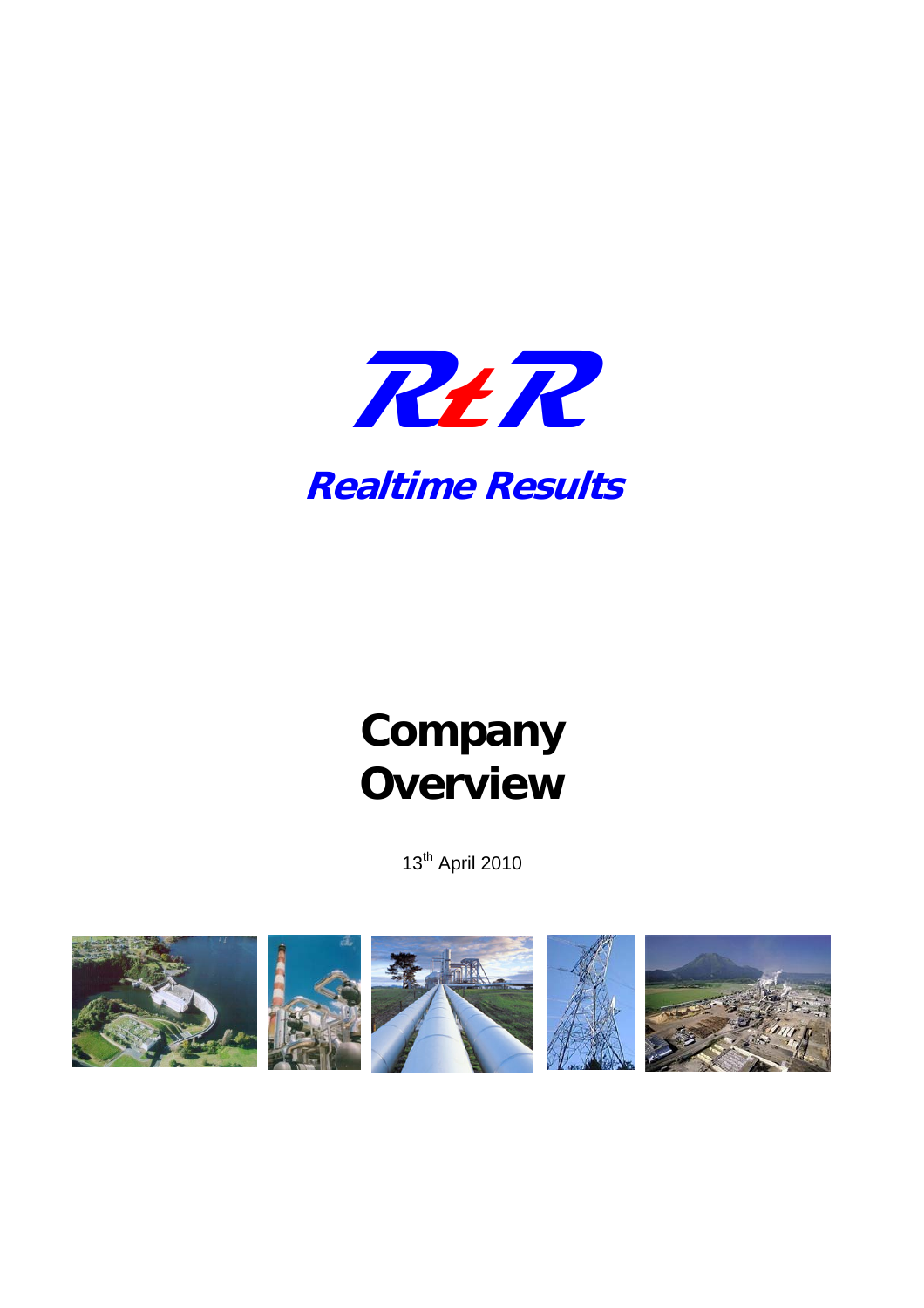

#### **Company Overview**

Realtime Results is focused on working with Organisations to add real value to your existing OSIsoft PI System™

You have already invested significant time and money into providing your Organisation with the best real-time Infrastructure available.

Significant business benefits are lost, if the PI System does not become a key component to your Continuous Improvement program.

Let us assist you in maximising the value of this core asset with added value realtime applications and services. Applications may include:

- Realtime modelling for Condition based maintenance (CBM) of your high-value assets
- Realtime modelling for Operational performance
- Realtime costings for Operational savings
- Realtime modelling for improved Overall Equipment Effectiveness (OEE)

We have already achieved this for our Clients. Let us achieve similar benefits for your Organisation.

Realtime Results is a Systems Integrator under the OSIsoft partner program, http://www.osisoft.com/templates/partner-list1.aspx?id=4080 and complements the local OSIsoft staff.

Our core services available include:

- PI System<sup>TM</sup> software engineering and training
- Realtime Software Applications Development
- Audits for your Realtime Infrastructure and usage of realtime information throughout your Organisation
- Consultancy for Condition Based Maintenance projects
- Project Management services for Realtime Integration projects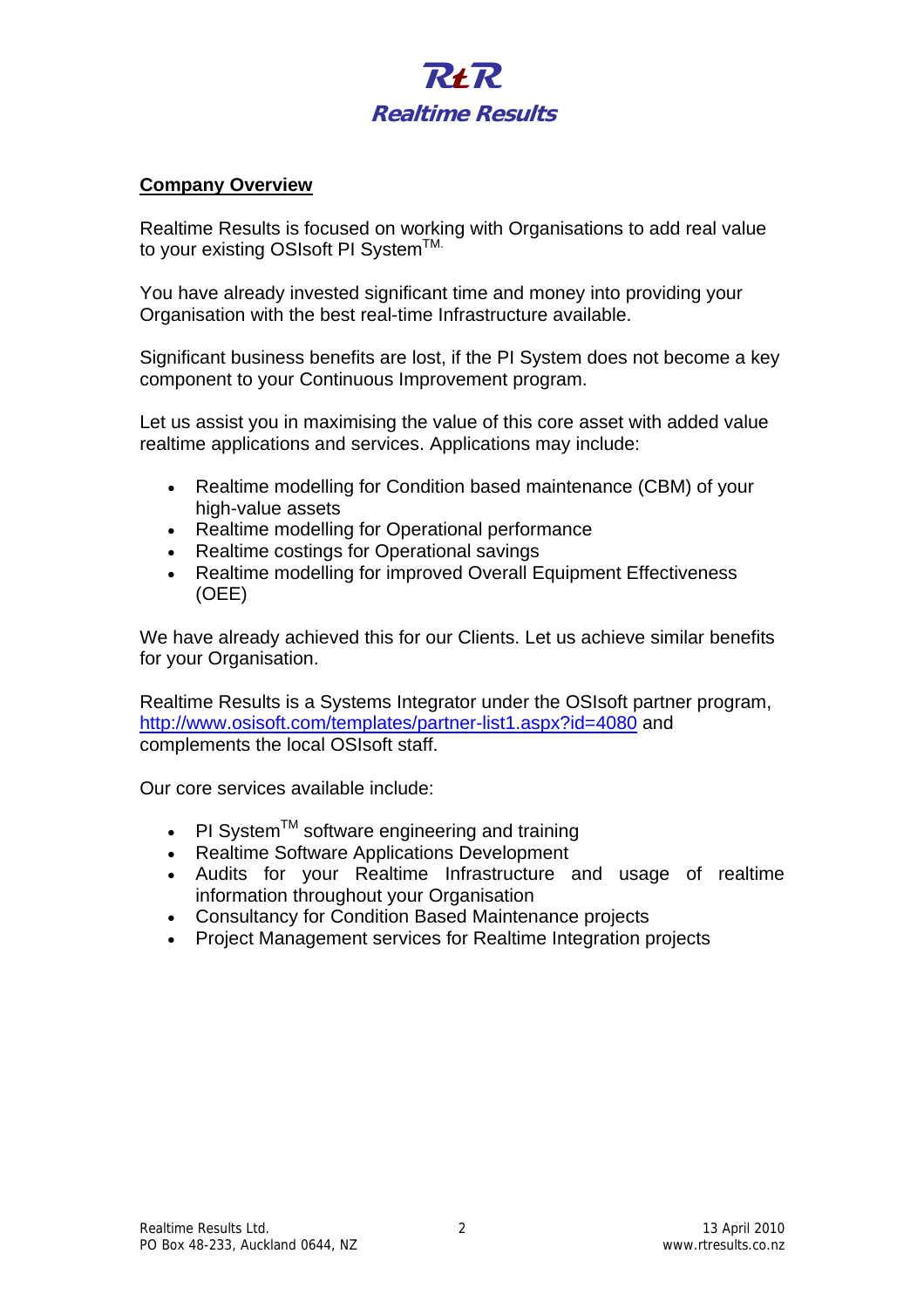

If you are an existing PI System owner, we can help you achieve greater benefits from your investment.

- This may be through either PI System<sup>TM</sup> Product or customer-specific training courses.
- Enhancing the use of the Module Database (PI MDB) and the Advanced Computing Engine (ACE) package
- Developing AF applications
- Developing displays and reports through PI-ProcessBook<sup>TM</sup>, PI-DataLink<sup>™</sup> and OSIsoft's RtWebParts<sup>™</sup>
- Special applications in C, VB.NET, VS.NET, VB6 or VBA.

Our work typically results in high ROI returns that include:

- Improved quality and frequency of data collection, management and visualisation
- Utilisation of exception based reporting
- Condition based monitoring and maintenance of equipment
- Implementation of Overall Equipment Effectiveness programs

Our customers achieve significant benefits that include:

- Faster decision making is enabled through increased access to realtime data and greater visualisation.
- Predictive Analysis of equipment performance decreases failures and reduces maintenance costs.
- Contingency planning and analysis is enhanced through better availability of high quality information.

Recent projects include:

- Genesis Energy PI System Audits, PI Client Training, CBM advice
- Mighty River Power PI System Management, Plant Advisor project
- SP AusNet (Melbourne) Asset Maintenance, Weather Modelling
- Visy Pulp & Paper (Australia) Realtime Software Applications, PI System Management and ClientTraining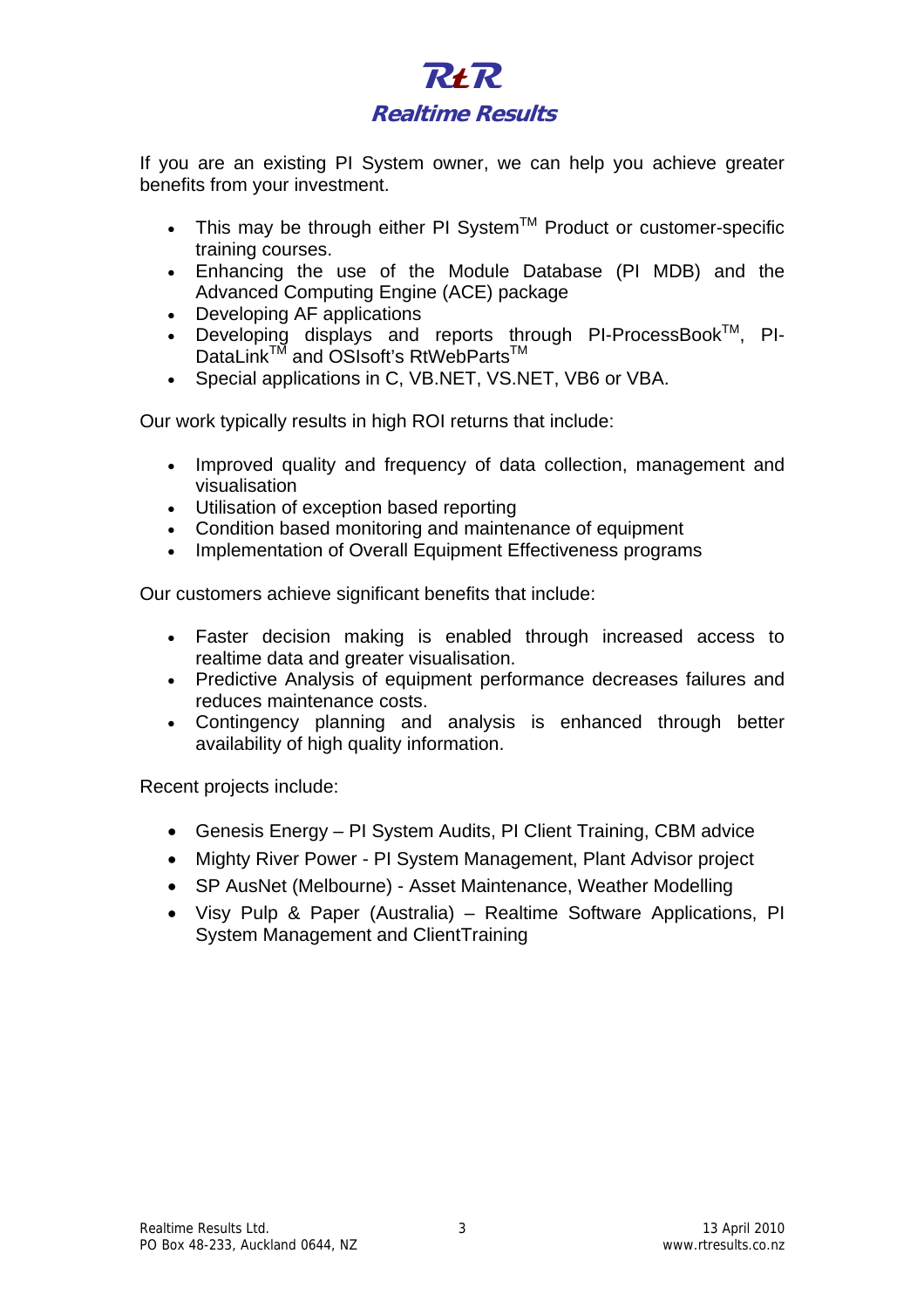

#### **Software Engineering**

Software Engineering services are available to:

- Enhance existing PI System<sup>™</sup> solutions for specific Customers
- Develop and maintain new PI System $M$  solutions for specific **Customers**
- Provide PI System<sup>™</sup> training for
	- $\circ$  PI Clients (ProcessBook™, DataLink™, RtWebParts™)
	- o MDB/ACE
	- o AF
	- o RtWebParts.
- Maintain existing Realtime solutions for Customers

A typically, completed Asset Condition Monitoring project involved:

- Writing the Functional Specifications document
- Writing the Design Specification document
- Implementing the Module Database structure
- Coding the ACE models required
- Creating the appropriate PI-ProcessBook displays
- Creating the appropriate Windows Sharepoint Services WebPart displays
- Writing and implementing test plans
- Writing the "As Delivered" document
- Create and deliver training material
- Provide ongoing support

We will be happy to consider any project, large or small.

We welcome to opportunity to discuss your needs and how we may contribute.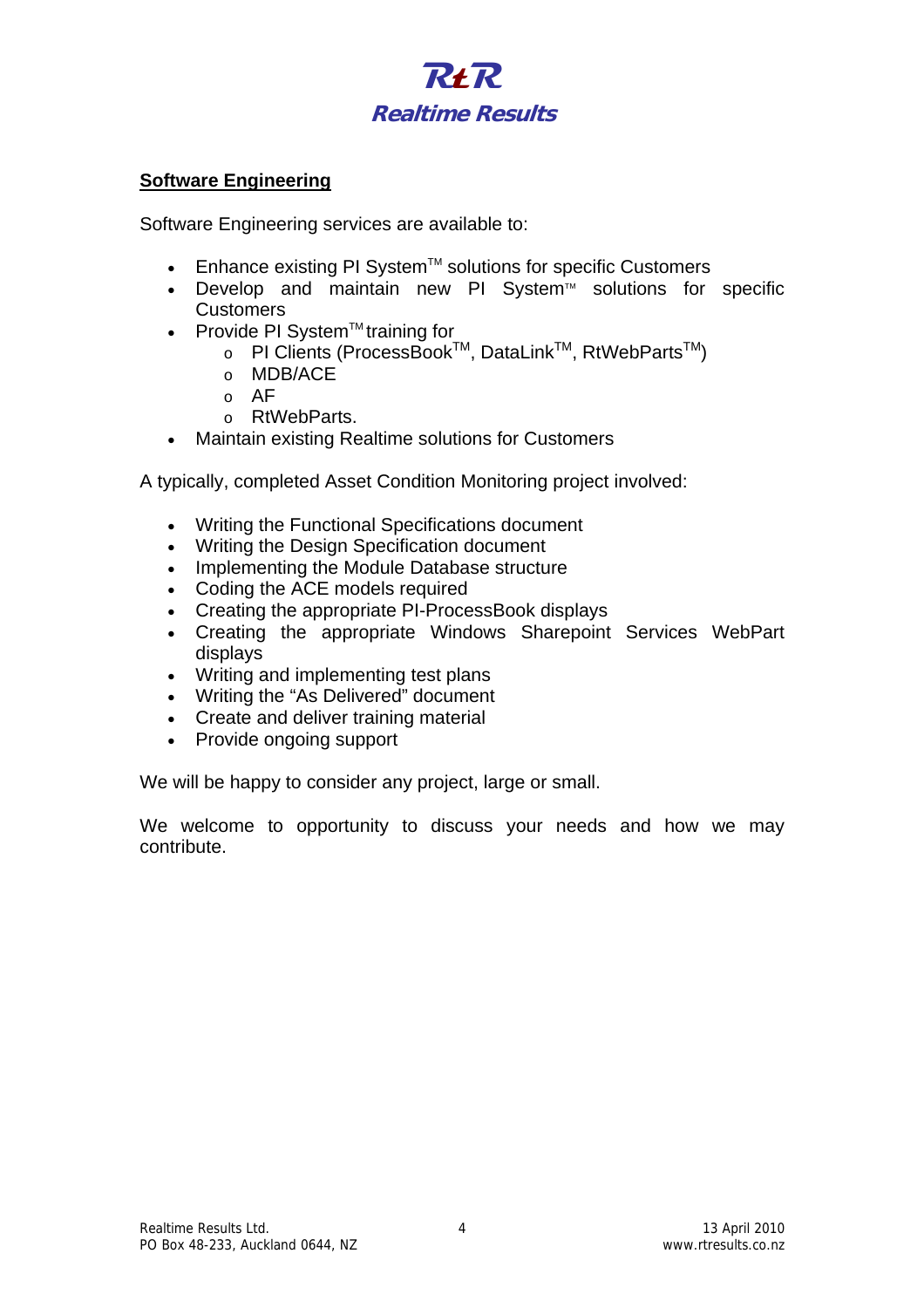

### **Training**

We provide standard and customised training courses for:

• OSIsoft's PI System $TM$ 

The available standard PI System courses include:

- PI Advanced Computing Engine with an optional introduction to VB.NET
- PI-ProcessBook training
- PI-DataLink training
- RtWebParts training
- Analysis Framework training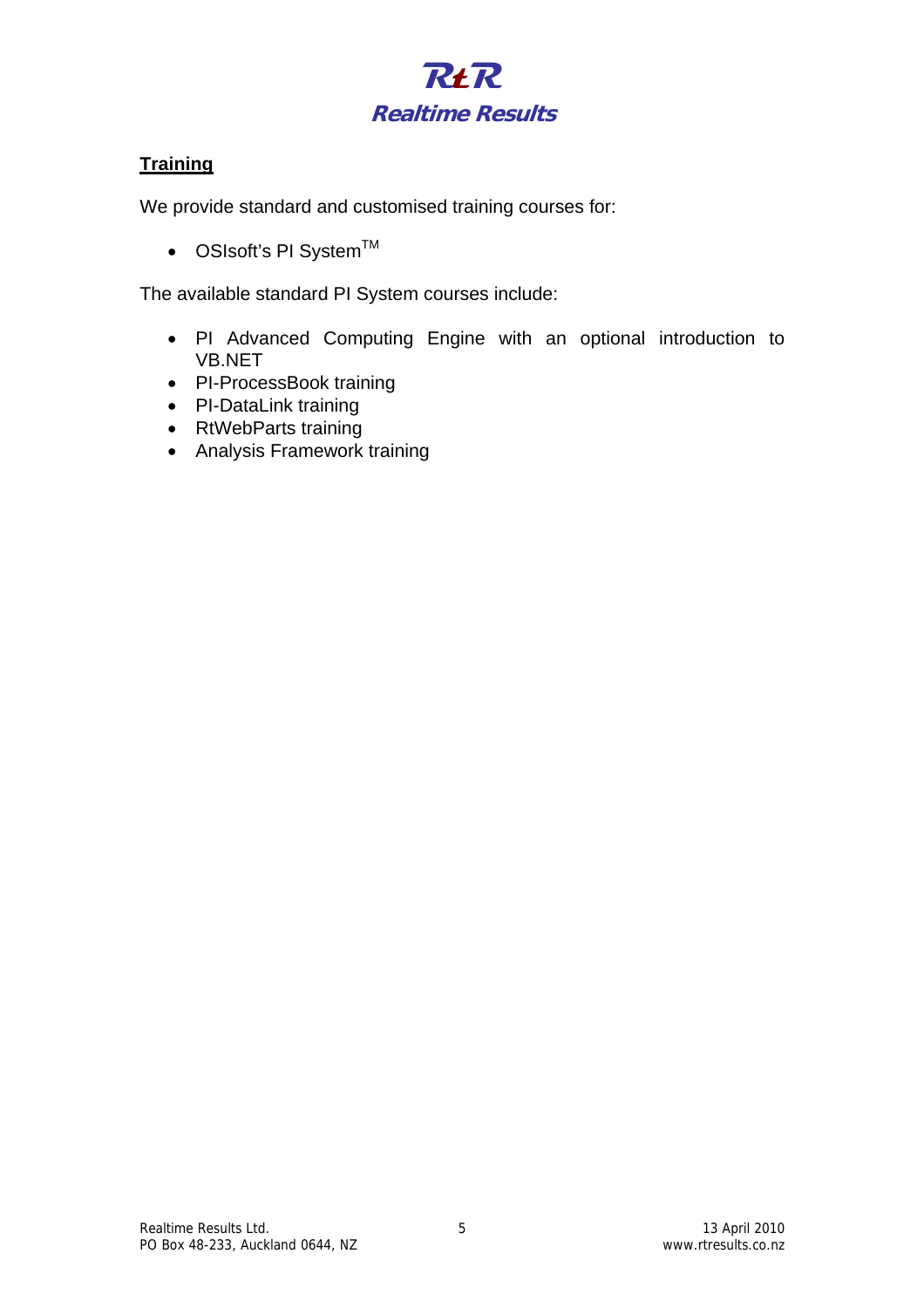

#### **Expertise**

Realtime Results specializes in advising and assisting Organisations to move from treating this information as a niche component, to integrating it into their mainstream Business systems.

We advise and assist on a number of areas, including:

- Process Management Systems
- Realtime Data capture
- Realtime Data Management
- Realtime Information Integration
- Continuous Improvement
- Overall Equipment Effectiveness
- Management by Exception
- Condition Based Maintenance
- Realtime Business Improvement/Intelligence
- Realtime Data Visibility

We have considerable experience with OSIsoft's PI System™ solution and its associated software. Consequently, we can provide Project Management services and Software Engineering/Development for special small or large projects, relating PI System™ and IT Monitor systems, as well as support and training.

Over the last 26 years, we have been involved in the process of capturing and managing realtime data, and the subsequent display and reporting needed to provide users throughout an Organisation the timely, relevant information they need.

The capture, management and visibility of realtime information place significant demands on Organisations to implement the appropriate infrastructure and maximise the potential value of such information. This is highly relevant in today's "realtime" society and business demands. Let Realtime Results assist and guide your Organisation to the best infrastructure.